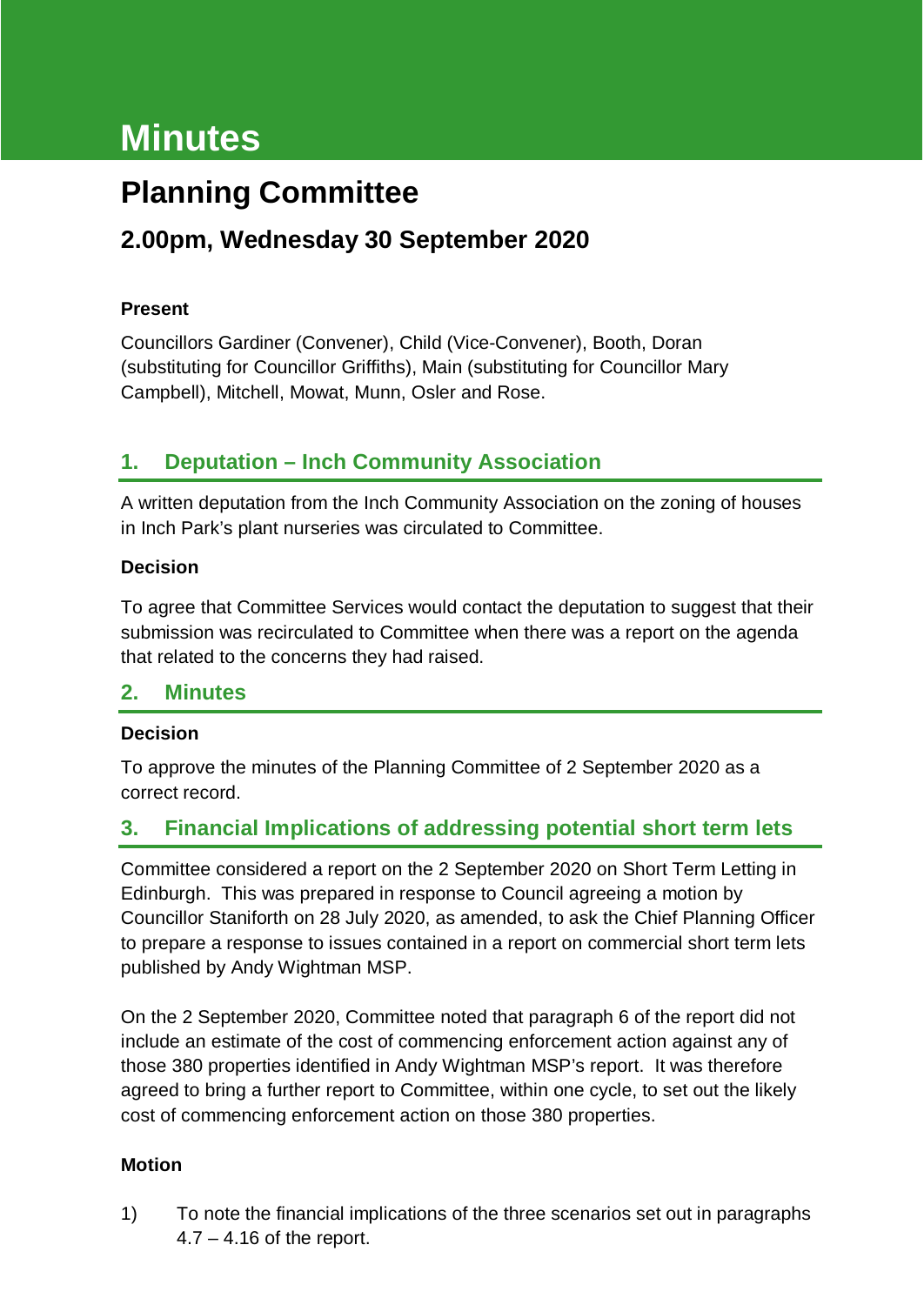- 2) To note that any individual report of a short term let to the Council's 'Report Possible Breach of Planning Controls Form' webpage would be fully investigated.
	- moved by Councillor Gardiner, seconded by Councillor Child

#### **Amendment**

- 1) To note the financial implications of the three scenarios set out in paragraphs 4.7 to 4.16 of the report.
- 2) To note that any individual report of a short term let to the Council's 'Report Possible Breach of Planning Controls Form' webpage would be fully investigated.
- 3) To note the collaborative work of the Short Term Lets Working Group and to welcome the current Scottish Government consultation on changes to the planning and regulatory regime around Short Term Lets, and to note that officers were currently preparing a favourable response and that this would be circulated to members shortly.
- 4) To note that Scenario 2 (determine ownership) in the current report could be contained within current budgets, and therefore to agree to pursue this option, whilst making every effort to minimise impact on existing enforcement activity, for example, by making use of staff currently on the redeployment pool to undertake this work.
- 5) To agree to receive a further report once the work to determine ownership had been completed.
- 6) To further agree to forward the report, and a copy of the 'determine ownership' report, once available, to the Short Term Lets Working Group for consideration.
	- moved by Booth, seconded by Councillor Main

In accordance with Standing Order 19(12), paragraph 3 of the Green Group amendment was accepted as an addendum to the motion.

#### **Voting**

| For the motion (as adjusted) | - | 7 votes |
|------------------------------|---|---------|
| For the amendment            | - | 3 votes |

(For the motion (as adjusted): Councillors Child, Doran, Gardiner, Mitchell, Mowat, Munn and Rose.